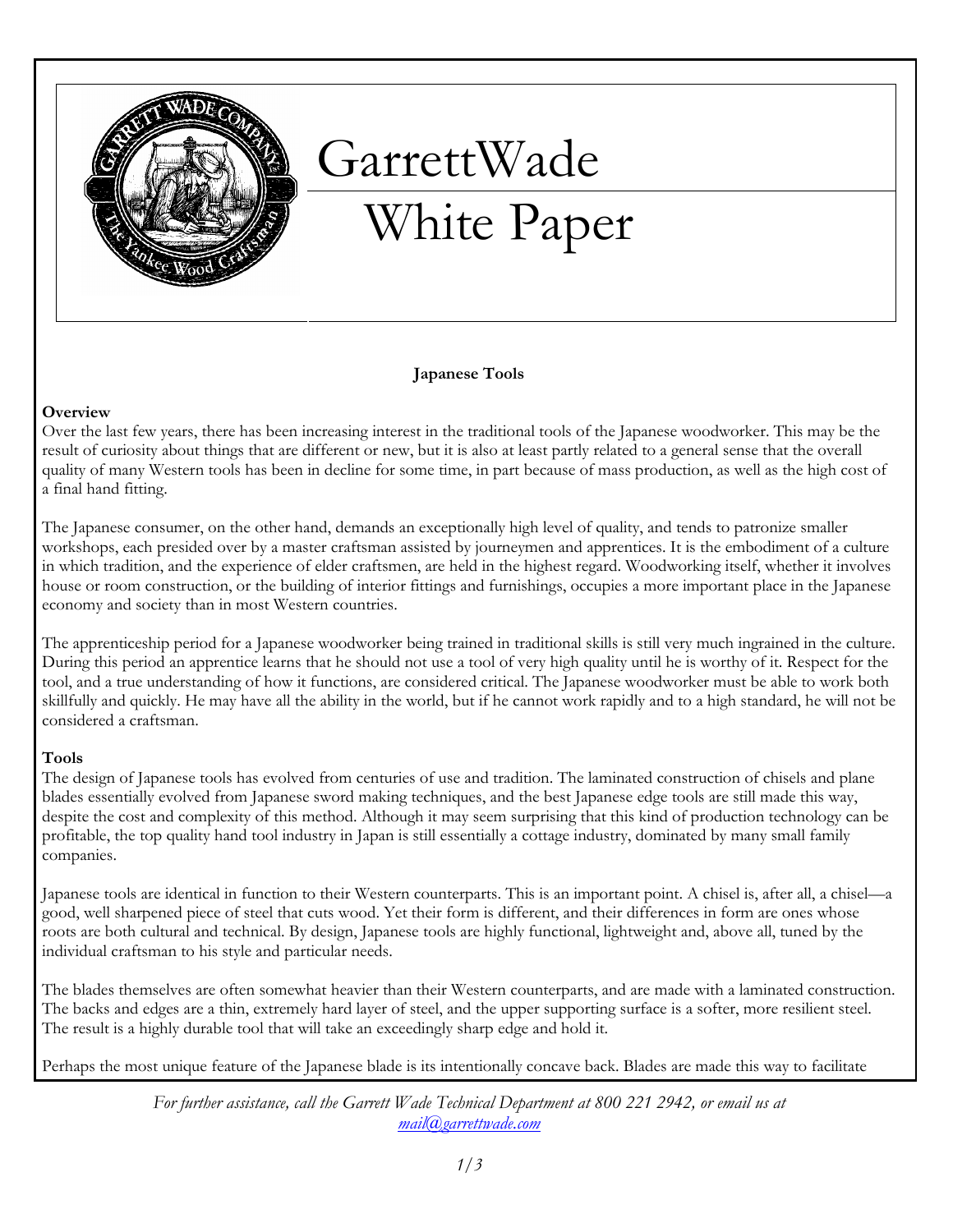flattening the back and bringing the outer edges into exactly the same plane—an important step in achieving maximum performance.

# Preparing Blades

Most Western chisel blades require additional honing to flatten their backs, which show irregularities from the manufacturing process. Japanese blades are actually designed for this honing step, rather than pretending the back is really flat.

The all important techniques of preparing the backs of chisels and plane blades, and in tapping out the hollow back when necessary, are discussed in Fine Woodworking, issues #20 and #29 (the latter is more thorough). Here is a brief outline of the steps you should take.

Using successively finer grits of grinding powder, with water as a lubricant, press the back firmly on the steel plate while rubbing it back and forth. As you work the chisel on the steel plate, the powder is crushed into finer particles; this slurry should be reused. By placing a wood block on top of the chisel, you can use both hands, making the work go faster. Considerable pressure can, and should, be used.

As you work, you will see the flat spots begin to appear as shiny wear areas on the edges of the chisel or plane blade. Your goal is to create an un-streaked, even, mirror finish along all the outside edges of the chisel or plane blade. Once this is prepared, the back will require little attention in the future. If there is a gap in the back along the cutting edge caused by the hollow, you should push it out, as discussed below, before grinding the back flat.

Once the back is prepared, you can move your attention to the bevel. If there is a line of the flat cutting edge all across the end, you need do no work on the bevel other than honing. If, however, there is a gap in the edge caused by the hollow surface, you must restore the edge by tapping down the grayish low carbon (soft) steel of the bevel, or by honing away more of the back. This process of tapping may take some practice before you can do it with skill and confidence.

The honing alternative must be used on the smaller width chisels, which is why they are thicker than Western style chisels. It can also be used on larger chisels and plane blades by those too hesitant to use the tapping technique. It does, however, wear the blade down faster.

Holding the back firmly against a solid surface (the edge of an anvil or large hard wood block), tap carefully (a special Japanese hammer is well suited for this) along a line parallel to the edge, 1/4 to 1/2" back from the cutting edge (further back is safer than closer). Use steady, firm taps, spaced evenly. You may need to repeat this process many times before you are satisfied with the results. Be careful, as an improper hit can damage the super hard cutting edge itself.

It is also worth noting that the hollow back design of Japanese chisels and plane blades is simply functional design carried to its logical conclusion—in other words, it is important that the back be made flat, and it is far easier to accomplish this objective if you only need to work on the edges.

For honing, the Japanese use water stones, which are unique in their fast cutting action and evenness of grit. The special bond holds the grit particles yet permits them to gradually break off and form a slurry of water and stone particles. Since it uses water as a lubricant, it is easier to clean up than the residue from oil stones, which often finds its way onto works in progress in the form of oily fingerprints. We have always preferred water stones. Their performance is exceptional, and they are a real pleasure to use.

# Planes

Japanese plane blades are wedged shaped. New planes are typically fitted to the blade by the craftsman, eliminating the need for an additional wedge or complex adjustment mechanism. The Japanese craftsman tunes the bottom of the plane by scraping, using a series of hollows whose high points run across the width of the plane, and have exactly the same effect as a flat bottom plane, but with less friction.

> For further assistance, call the Garrett Wade Technical Department at 800 221 2942, or email us at mail@garrettwade.com